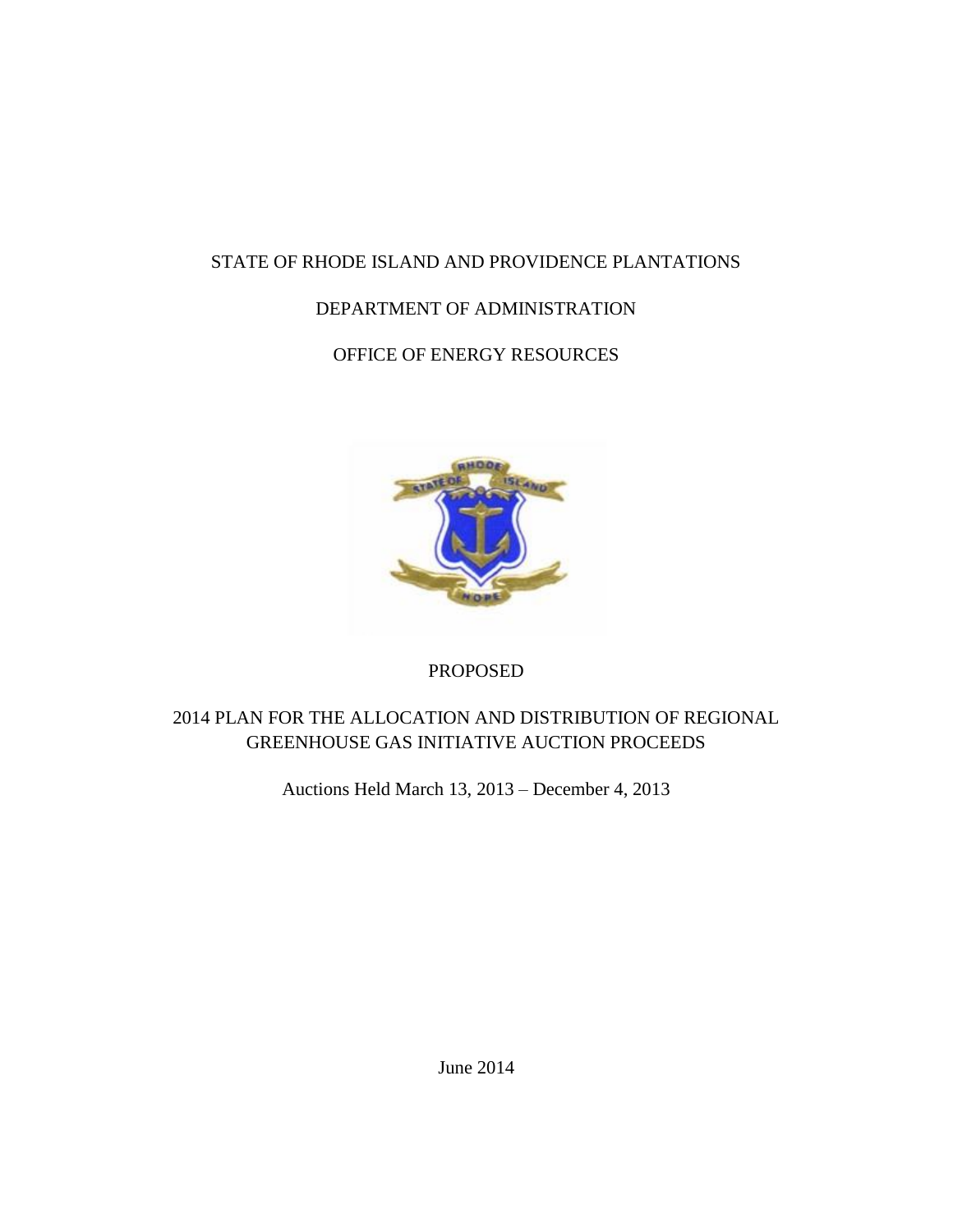#### 1.0 Authority

This Allocation Plan is authorized by Rhode Island General Laws (hereinafter, "RIGL") §§23-82-1 et seq. and 42-140-9 and the "Rules and Regulations for the Allocation and Distribution of Regional Greenhouse Gas Initiative Proceeds," effective August 2011.

2.0 Definitions

For the purposes of this Allocation Plan, the terms defined in RIGL §§23-82-1 et seq. and the "Rules and Regulations for the Allocation and Distribution of Regional Greenhouse Gas Initiative Proceeds," effective August 2011 shall be given the same meaning as provided in the statute and regulations.

- 3.0 Auction Proceeds included in this Allocation Plan
- 3.1 RGGI, Inc. conducted auctions on behalf of the State of Rhode Island on March 13, 2013, June 5, 2013, September 4, 2013 and December 4, 2013.
- 3.2 These auctions resulted in the following Auction Proceeds for the State of Rhode Island: March 13, 2013 \$1,750,708.40 June 5, 2013 \$2,089,389.00 September 4, 2013 \$1,669,428.18 December 4, 2013 \$1,875,762.00 **Total (\$7,385,287.58)**
- 4.0 Adoption of the 2014 Plan for the Allocation and Distribution of Regional Greenhouse Gas Initiative Auction Proceeds
- 4.1 The Rhode Island Regional Greenhouse Gas Initiative Act provides for the use of Auction Proceeds. RIGL §23-82-6 requires that the Auction Proceeds be used for the benefit of energy consumers through investment in the most cost-effective available projects that can reduce long-term consumer energy demands and costs. The annual auction proceeds proposal shall be designed to augment and coordinate with existing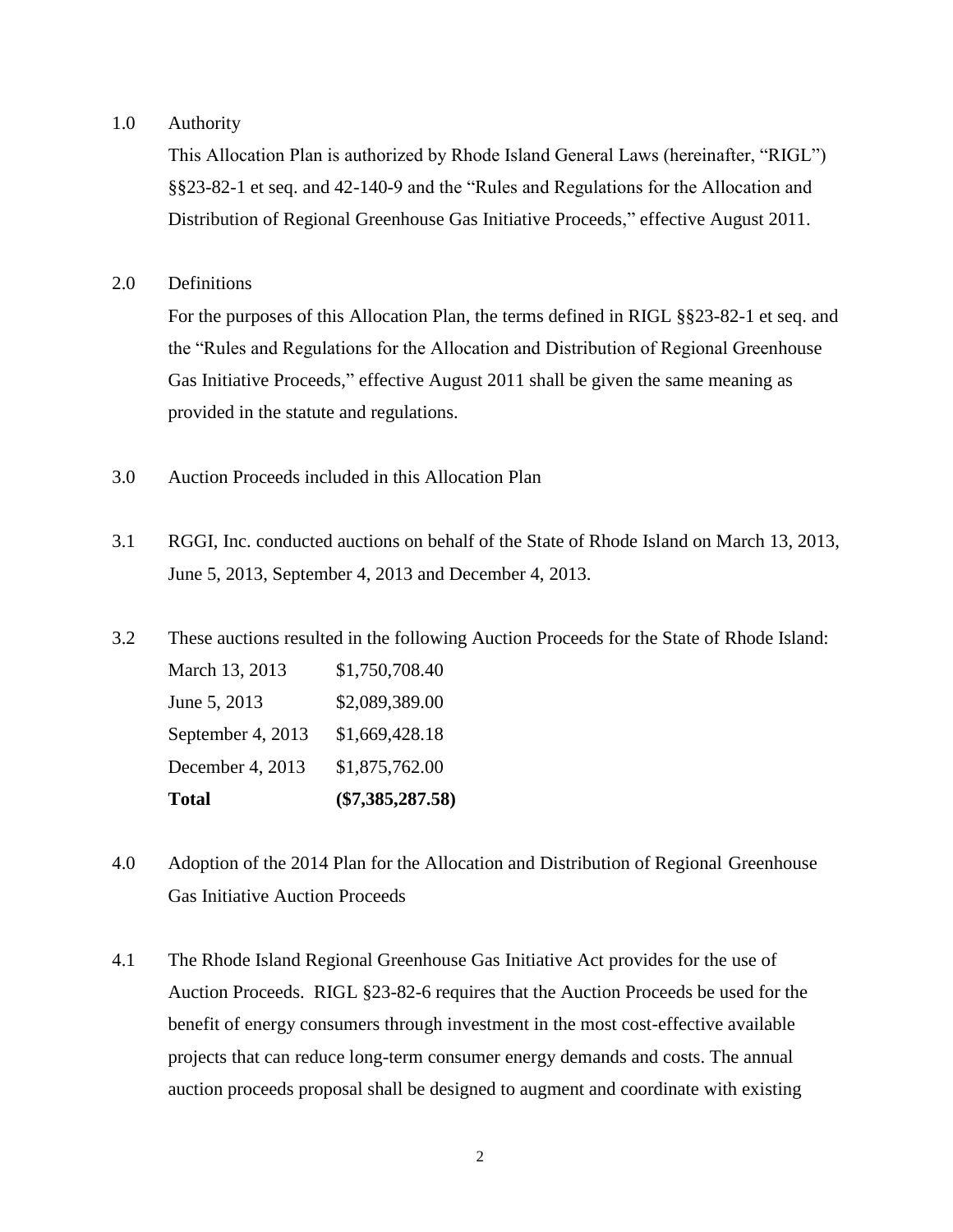energy efficiency and renewable energy programs, and shall not propose use of auction proceeds for projects already fully funded under other programs.

- 4.2. The Rhode Island Office of Energy Resources ("Office" or "OER") is authorized to allocate the auction proceeds for the following purposes, in a proportion to be determined annually by the Office in consultation with the Rhode Island Energy Efficiency and Resources Management Council ("Council") and the Rhode Island Renewable Energy Coordinating Board ("Board"):
	- (1) Promotion of cost-effective energy efficiency and conservation in order to achieve the purposes of section 39-1-27.7;
	- (2) Promotion of cost-effective renewable non-carbon emitting energy technologies in Rhode Island as defined in RIGL §39-26-5 and to achieve the purposes of chapter 39-26 entitled "Renewable Energy Standard".
	- (3) Cost-effective direct rate relief for consumers;
	- (4) Direct rate relief for low-income consumers;
	- (5) Reasonable compensation to RGGI, Inc.; and
	- (6) Reasonable costs of the Department and Office in administering this program.
- 4.3 To accomplish these purposes, the Office also consulted with the Rhode Island Department of Environmental Management ("Department") and Commerce RI to discuss the 2014 Plan for the Allocation and Distribution of Regional Greenhouse Gas Initiative Auction Proceeds ("Plan"). The Plan establishes how the Auction Proceeds for the auctions held on March 13, 2013, June 5, 2013, September 4, 2013 and December 4, 2013 shall be expended.
- 4.4 The Office concludes that this Plan is consistent with the applicable statutes and regulations. Public notice of the proposed Plan was provided on June 2, 2014. A copy of the Notice is attached hereto. A public comment hearing will be held on July 2, 2014 at the Department of Administration, One Capitol Hill, Providence, Rhode Island. Thereafter, the public will be allowed additional time to submit written comments until July 12, 2014.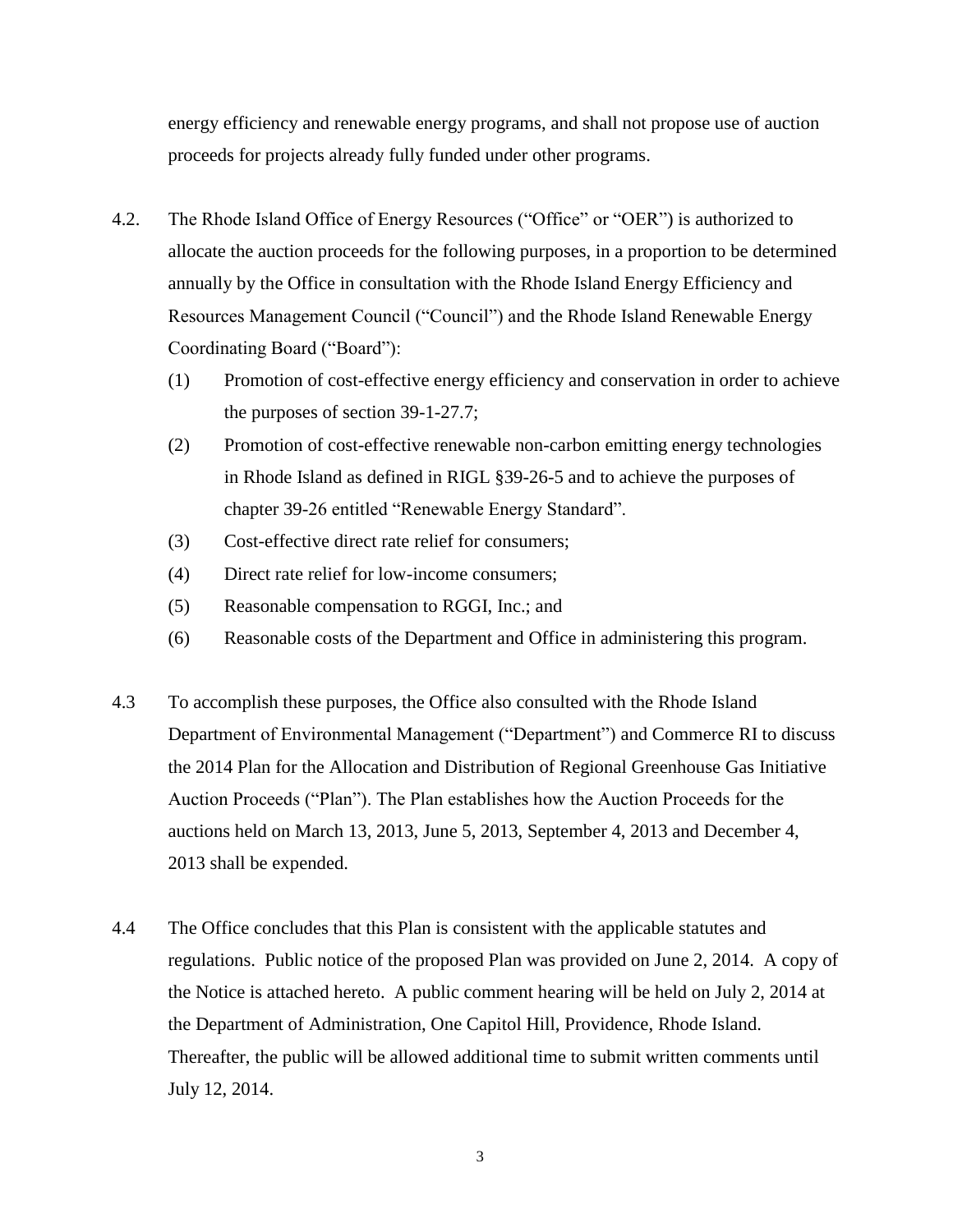- 4.5 The Office has responded to all substantive comments received on the Plan and are provided in the attached document entitled Response to Comments.
- 4.6 The Office and Department agree that the Plan was adopted in accordance with RIGL §23-82-6; "Rules and Regulations for the Allocation and Distribution of Regional Greenhouse Gas Initiative Proceeds" and Chapter 42-35, the Administrative Procedures Act.
- 5.0 2014 Allocation of Auction Proceeds
- 5.1 Compensation to RGGI, Inc.
- 5.1.1 RIGL §23-82-6(a)(5) authorizes the reasonable compensation of an entity to administer the auction on behalf of the State of Rhode Island. RGGI, Inc. is the entity that conducted the auctions on March 13, 2013; June 5, 2013; September 4, 2013 and December 4, 2013.
- 5.1.2 Wherefore, RGGI, Inc. was compensated \$24,791.86 from the auction proceeds.
- 5.2 Administrative expenses to Office and Department
- 5.2.1 RIGL §23-82-6(a)(6) authorizes the reasonable costs of the Department and Office in administering the RGGI program. The total reimbursement to both entities shall not in any year exceed Three Hundred Thousand Dollars (\$300,000) or five percent (5%) of the proceeds, whichever is less.
- 5.2.2 The Auction Proceeds for the twenty two (22) RGGI auctions occurring prior to the date of this Plan total \$25,363,132.31. Five percent of these proceeds equal \$1,268,156.62. The statute limits reimbursement of administrative costs to the lesser of five percent or \$300,000. Three Hundred Thousand Dollars is less than \$1,268,156.62. Therefore,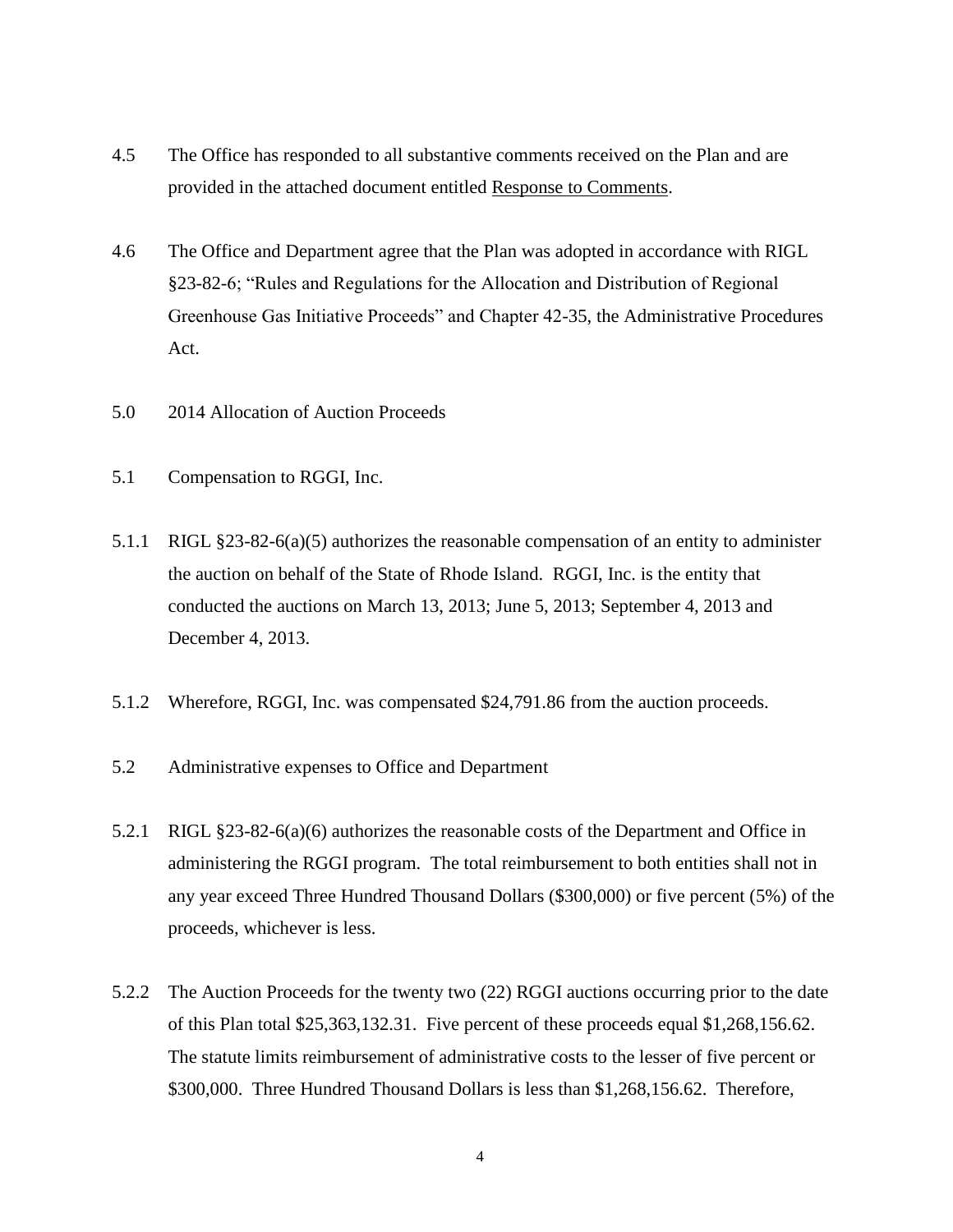DEM and OER are authorized to be reimbursed \$300,000 for their administrative costs in year 2013.

- 5.2.3 The maximum statutory reimbursement for 2013 is \$300,000. Therefore, DEM and OER shall each be reimbursed \$150,000 for their reasonable costs in 2013.
- 5.3 Allocation of Auction Proceeds
- 5.3.1 The Auction Proceeds for the RGGI auctions conducted on March 13, 2013; June 5, 2013; September 4, 2013 and December 4, 2013 were \$7,385,287.58. After deducting the compensation for RGGI, Inc. and the administrative expense reimbursement to the Office and Department, as specified in sections 5.1 and 5.2, the balance remaining is **\$7,060,495.72**.
- 5.3.2 The Office finds that allocating the balance of the Auction Proceeds set forth in Paragraph 5.3.1 herein for the promotion of cost-effective energy efficiency and conservation; and the promotion of cost-effective renewable non-carbon emitting energy technologies in an integrated manner shall be best accomplished by disbursements as follows: at least 60 percent of the Auction Proceeds shall be allocated for direct energy efficiency investments, consistent with previously-identified OER Strategic Priorities, and the remaining proceeds shall be allocated to projects related to the integration of energy efficiency and renewable energy.
- 5.3.2.a **\$3,635,495.72 (Three Million, Six Hundred Thirty Five Thousand, Four Hundred Ninety Five Dollars and Seventy-Two Cents)** shall be allocated for Residential, Commercial and Industrial electric efficiency programs managed and delivered by National Grid ("Utility"). Support for these energy efficiency programs is consistent with Least Cost Procurement mandates; helps achieve lowest cost, carbon-free energy savings; and supports local economic investment and job growth. These funds will also have a direct impact on lowering the ratepayer System Benefit Charge.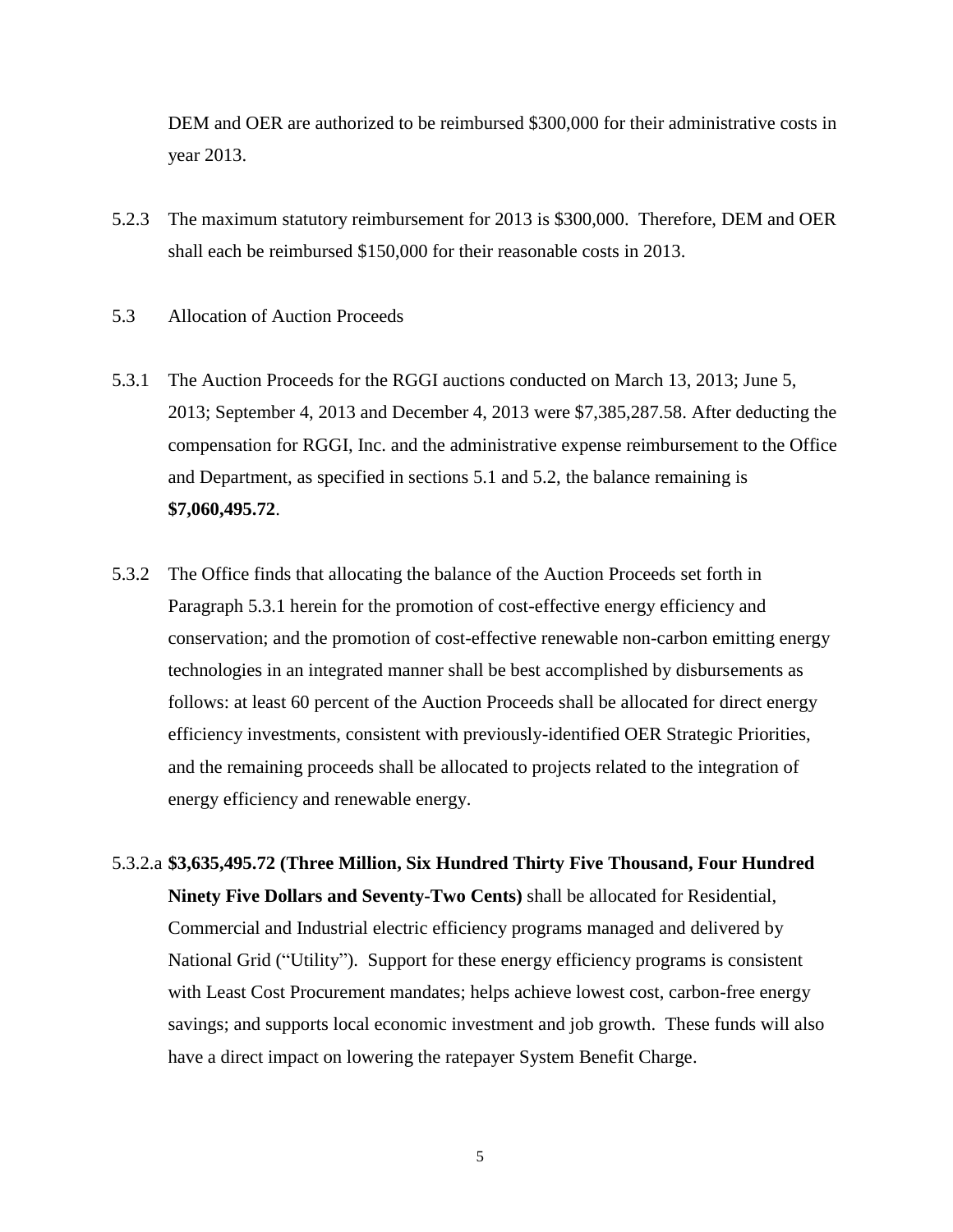Funding for this program shall be tracked and managed in a shadow account at the Utility and shall only be used to support investment in electric energy efficiency programs. The specific programs and process for distribution of the funds will be developed by the OER working in conjunction with the Council and the Utility.

5.3.2.b **\$500,00.00 (Five Hundred Thousand Dollars)** shall be allocated for electric efficiency and renewable energy projects at Rhode Island state buildings, consistent with the State of Rhode Island's "Lead by Example" Initiative and the goals of the Rhode Island Public Energy Partnership ("RIPEP"). A project funded by the United States Department of Energy, RIPEP is a three-year collaborative effort to achieve deep energy savings at public sector facilities, and build a sustained, effective infrastructure for ongoing savings. Key components of this project include the benchmarking of energy consumption at such facilities, and the identification and mitigation of barriers to efficiency improvements.

This program will assist state agencies in making cost effective investments in energy efficiency and renewable energy by having additional funding made available through negotiated incentives. Energy efficiency improvements at buildings and facilities owned and operated by the state will reduce energy consumption and utility costs, while supporting local economic growth and job creation. Consequently, these projects will benefit taxpayers in Rhode Island and advance the state's energy and environmental goals.

This program will be administered by the OER and will seek to leverage other existing incentives, funding streams, and programs, where appropriate.

5.3.2.c **\$775,000.00 (Seven Hundred and Seventy Five Thousand Dollars)** shall be allocated to assist state agencies and municipalities with making cost effective investments in LED (light emitting diode) lighting and control technology as part of the State of Rhode Island "Lead by Example" Initiative. This program will be implemented in a phased approach.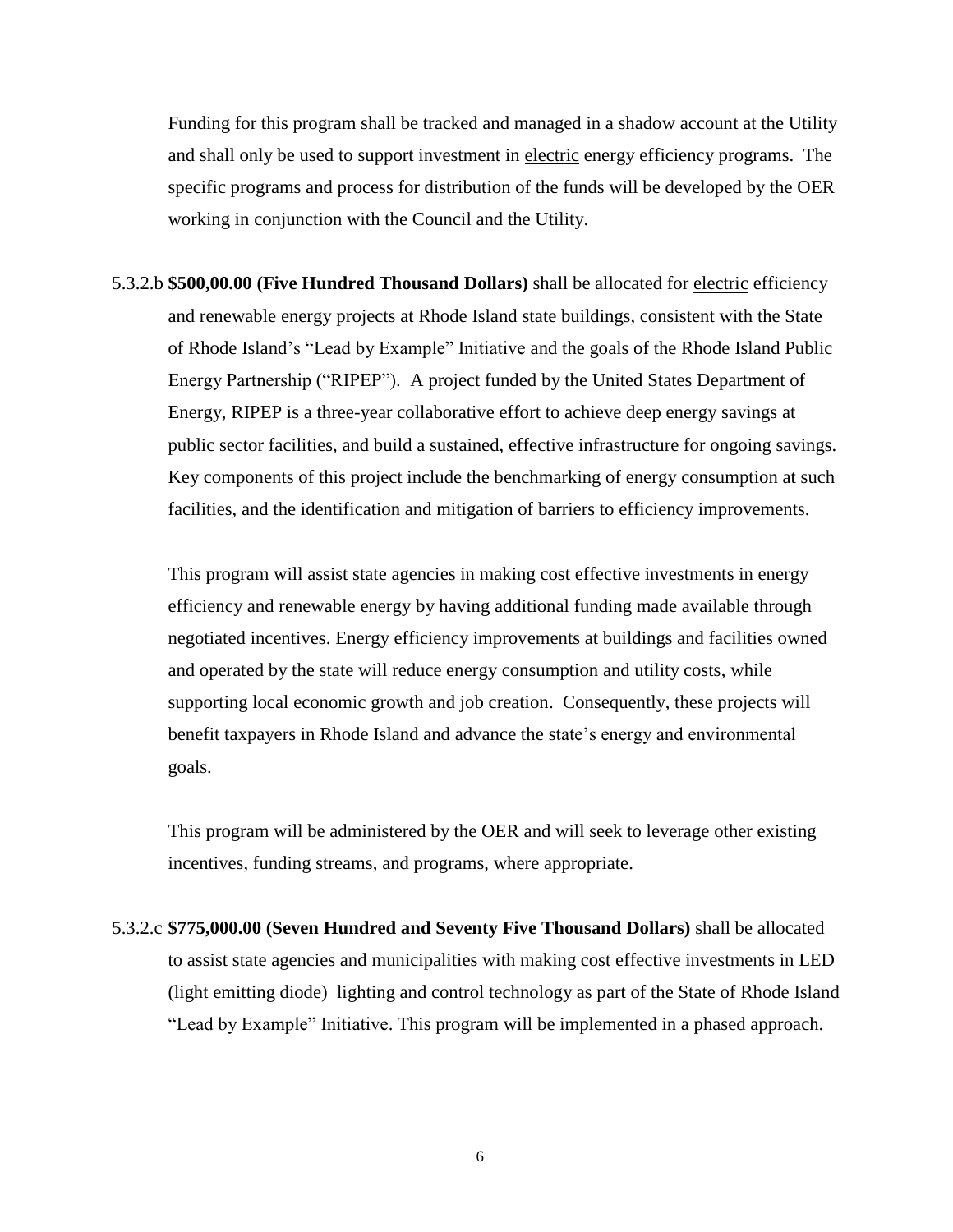Phase I - \$50,000.00 shall be allocated to the Rhode Island Department of Transportation ("DOT") for a Highway Street Light Pilot Project. The DOT will replace approximately 140 highway street lights located on Route 295 and the off-ramps to Route 44 from traditional high pressure sodium lights to more efficient LEDs. In addition, the DOT will install controller equipment which will improve their ability to manage energy usage, while meeting safety requirements. Upgrading streetlights to more efficient bulbs and installing control technologies has the potential to reduce electric usage, improve the quality of lighting for highway safety, mitigate or defer maintenance costs, and ultimately benefit Rhode Island taxpayers. The OER will administer this pilot program in partnership with the DOT and seek to leverage existing incentives and other programs made available by the Utility. The DOT and OER will also enter into a Memorandum of Understanding ("MOU") to share pilot data and experience, which will be utilized to report on identified successes and challenges, as well as help inform future projects and investment decisions.

Phase II – \$200,000.00 shall be allocated to DOT to expand LED replacement and controller technology across their entire network of streetlights. This Street Light Project Expansion will be informed by and dependent on a successful Pilot project. DOT will expand the installation of LEDs and control technology to streetlights located throughout the State. The OER will administer this program in partnership with the DOT and seek to leverage existing incentives and other programs made available by the Utility.

Phase III – \$525,000.00 shall be allocated for use by Rhode Island municipalities to support the installation of LED streetlights and control technology. This program will be informed by the DOT pilot project experience. This program will be administered by the OER in consultation with the Council and other stakeholders.

5.3.2.e **\$1,300,000.00 (One Million Three Hundred Thousand Dollars)** shall be allocated, through a Continuous Recruitment, for renewable energy projects at Rhode Island public and private schools (K-12). Proposals must include an educational program as part of the project to support the understanding of renewable energy and utilize data gathered from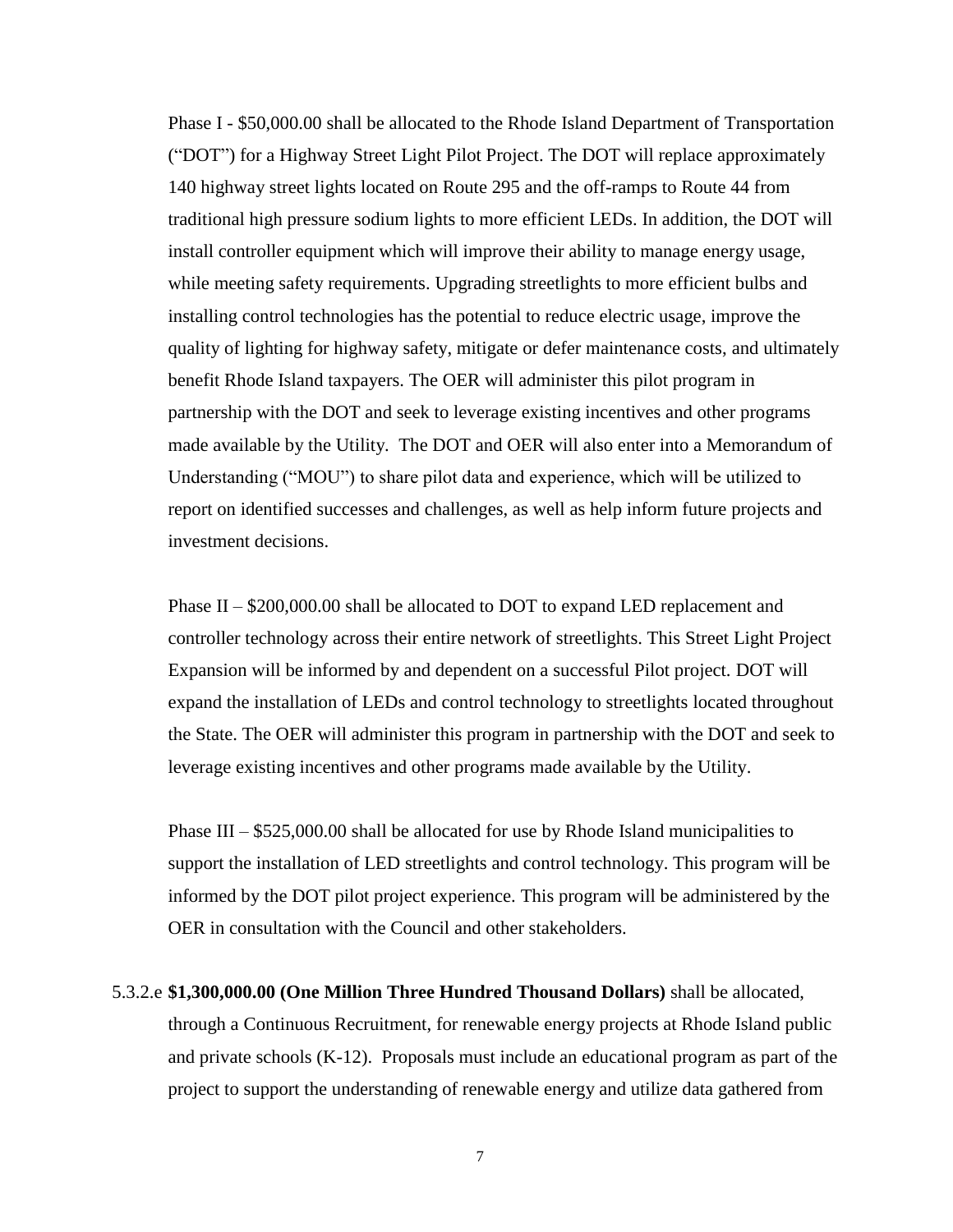the project itself. Applications which meet the threshold criteria will be ranked based on energy savings, cost effectiveness, and the educational component of the project. Priority will be given to schools which benchmark their energy usage and/or have implemented significant energy efficiency measures at their facilities. The OER will administer this program and will seek to leverage existing incentives made available through the Renewable Energy Fund ("REF") and other programs.

5.3.2.f **\$725,000.00 (Seven Hundred and Seventy Five Thousand Dollars)** shall be allocated for use by Rhode Island municipalities to install at least one Level II electric vehicle charging station (also known as "EVSE," or Electric Vehicle Supply Equipment) and to pay the cost differential between the purchase of a representative gasoline vehicle and either a plug-in electric vehicle or an electric/hybrid vehicle. To offset any new electrical demand, these investments must be paired with installation of a renewable energy project sized to meet or exceed the expected load from the EVSE. When combined, the program will help advance the state's "Lead by Example" initiative; reduce municipal carbon footprints; support local economic growth and job creation; and help achieve state energy goals.

In order to be eligible for this initiative, municipalities will be required to install a new solar photovoltaic (PVE) or other renewable project in their city or town to, at minimum, offset the electricity that will be used by the EVSE. Solar projects recently awarded by the K-12 schools program or supported through the REF can be used to meet this eligibility requirement. Funding may be made available through this project to assist municipalities in making this required investment in renewable energy, but only after all available REF or Utility incentives have been utilized. Municipalities may also apply for funding allocated for the K-12 schools program (section 5.3.2.e above). The OER will administer this program in partnership with Ocean State Clean Cities.

5.3.2.g **\$125,000.00 (One Hundred and Twenty Five Thousand Dollars)** will be made available to the state's two Municipal Electric Utilities ("MEUs") - Pascoag Utility